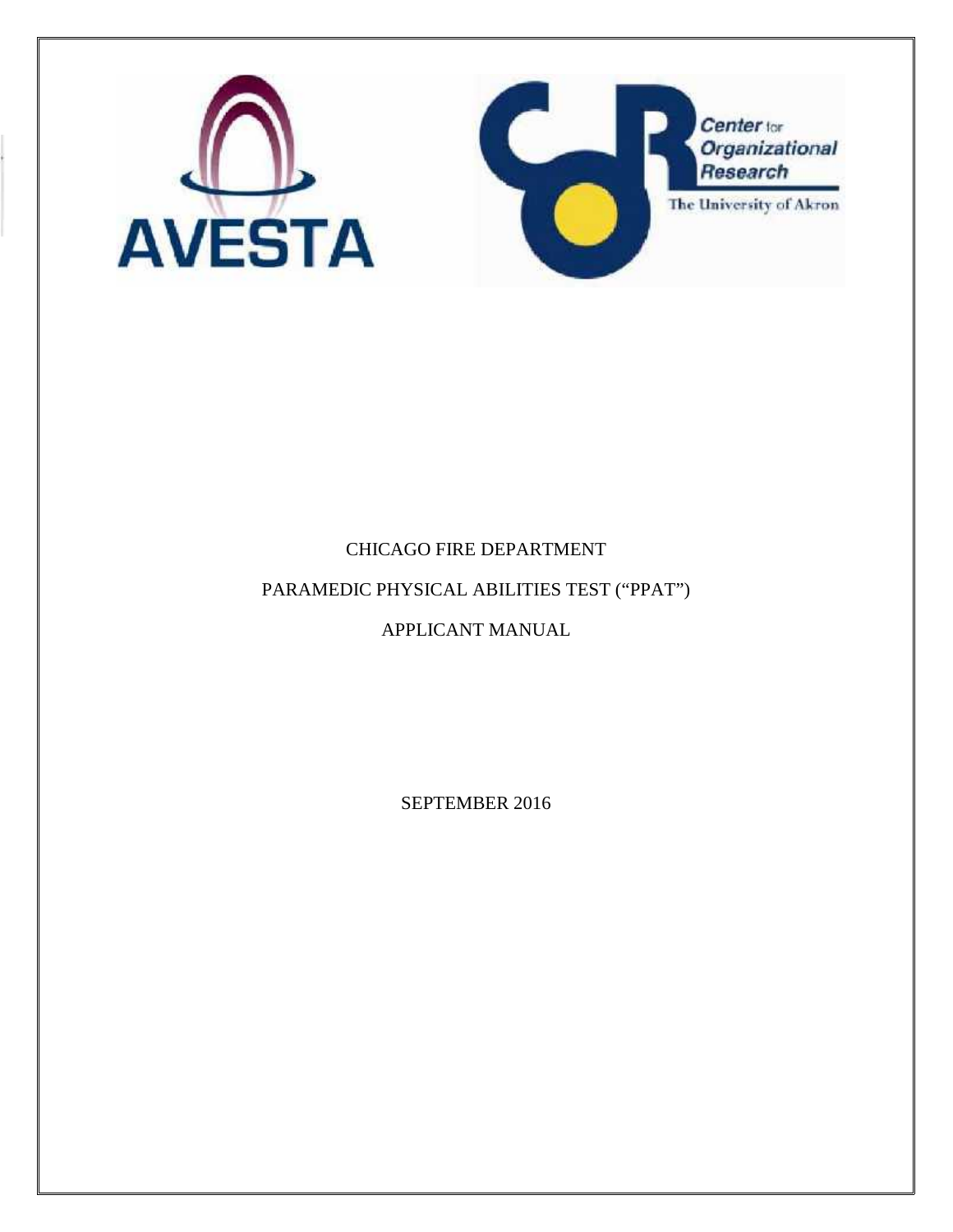| CONSIDER AN INDIVIDUALIZED PHYSICAL FITNESS TRAINING     |  |
|----------------------------------------------------------|--|
|                                                          |  |
|                                                          |  |
|                                                          |  |
|                                                          |  |
|                                                          |  |
| TOURING THE TESTING AREA DURING AN "ORIENTATION" PPAT  6 |  |
|                                                          |  |
|                                                          |  |
|                                                          |  |
|                                                          |  |
|                                                          |  |
|                                                          |  |
|                                                          |  |
|                                                          |  |
|                                                          |  |

# **TABLE OF CONTENTS**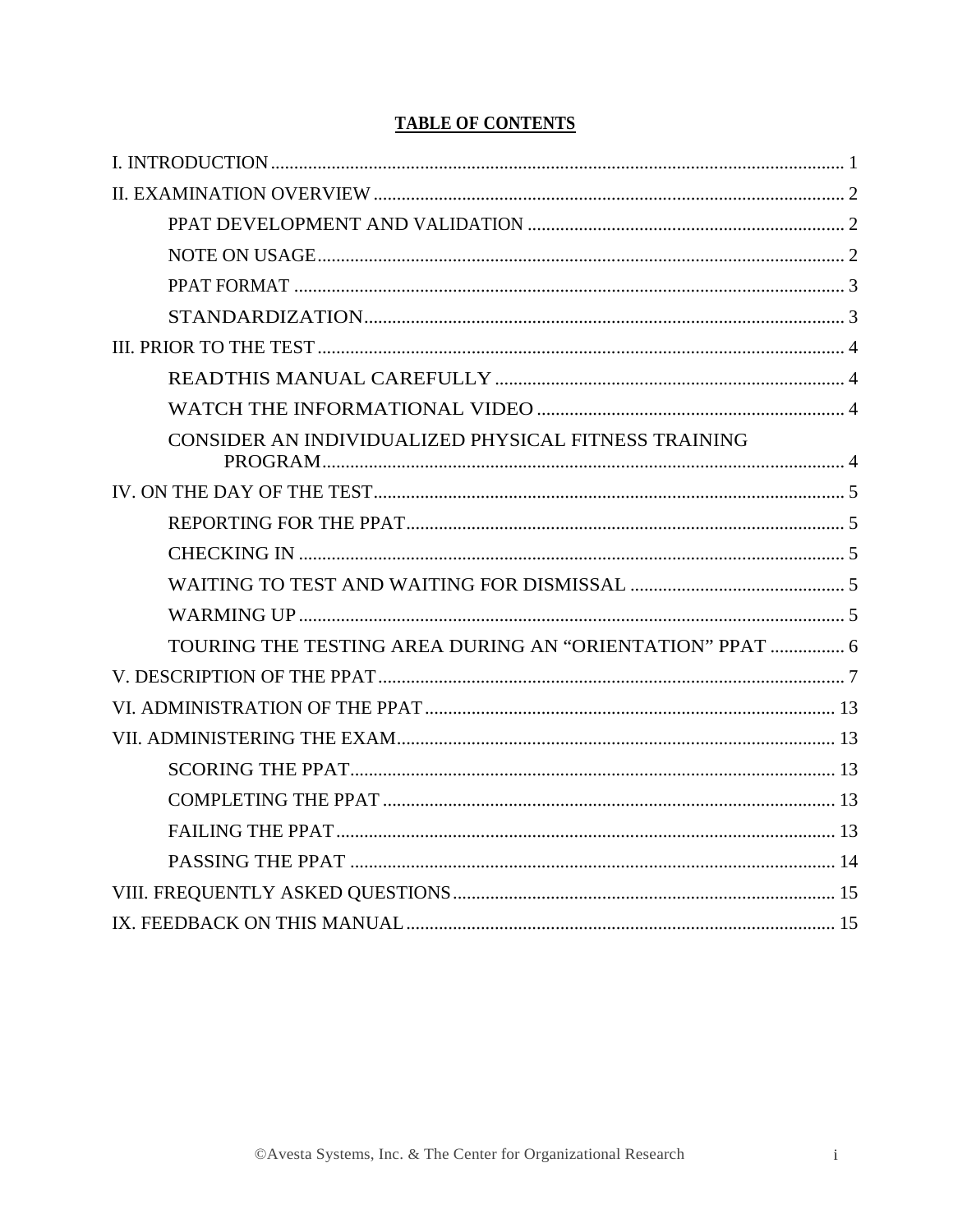# **I. INTRODUCTION**

This applicant manual provides information about the Paramedic Physical Abilities Test ("PPAT") and was prepared exclusively for the Chicago Fire Department. The manual is written for applicants seeking to become paramedics with the Chicago Fire Department, and provides a description of both the PPAT and the associated testing processes in which applicants will participate before, during, and after the administration of the exam.

The PPAT and the accompanying applicant manual are intended for use only in connection with the pre-employment physical abilities testing of applicants seeking to become paramedics with the Chicago Fire Department. The PPAT was developed and validated specifically to evaluate the basic physical requirements of the Chicago Fire Department's paramedic position.

This manual is proprietary and cannot be copied, reproduced, or further distributed without permission of Avesta Systems, Inc. ("Avesta").

If you have any questions concerning this manual, please contact Avesta at:

Avesta Systems, Inc. 5601 Hudson Drive Hudson, OH 44236 866-342-4280 info@avestacorp.com

Questions regarding the PPAT should be directed to the Chicago Fire Department's Personnel Division at (312) 746-6923.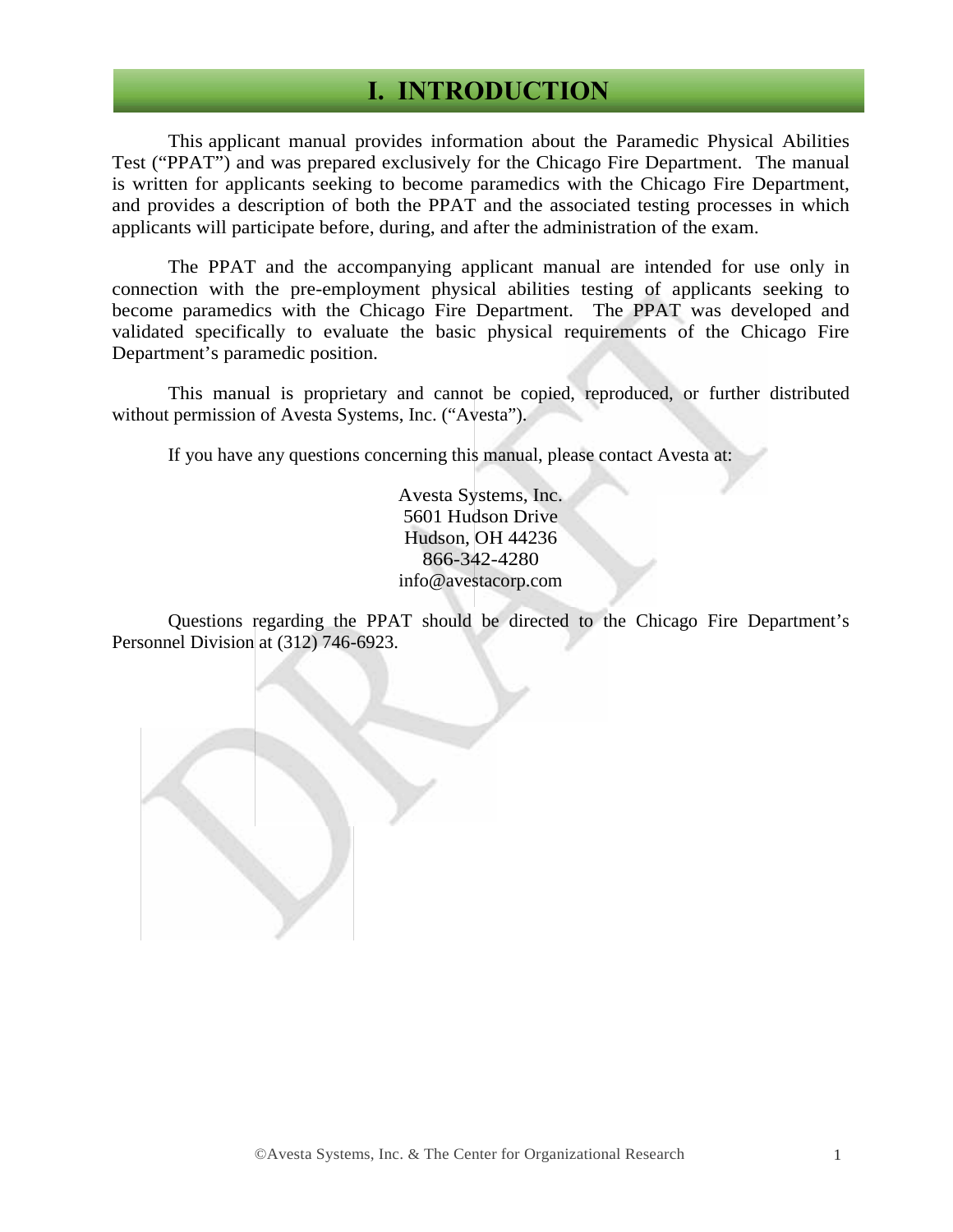# **II. EXAMINATION OVERVIEW**

This section provides an overview of the paramedic physical abilities testing program and the rationale behind (and design of) the paramedic physical abilities test ("PPAT").

To work as a paramedic for the Chicago Fire Department, applicants must be patientfocused and demonstrate specialized clinical, safety, and scene management skills. In addition to these technical skills, applicants must have the physical capability to perform the physically demanding tasks required of paramedics working in the City of Chicago. The PPAT was therefore developed and validated to evaluate the physical abilities required of paramedics in the Chicago Fire Department in accordance with the federal government's *Uniform Guidelines on Employee Selection Procedures* (1978).

The PPAT has two main purposes:

- 1. To measure applicants' ability to perform the essential functions of the Chicago Fire Department's paramedic position that are physically demanding; and
- 2. To increase the probability that new hires have the physical abilities to perform the job in a manner that reduces the risk of injuries to both employees and patients.

The Chicago Fire Department uses the PPAT to measure and assess various physical abilities required to perform the job duties associated with the paramedic position. The weights and equipment used during the test are designed to simulate the weights and equipment encountered when lifting and transporting patients and equipment in the field.

## **PPAT Development and Validation**

To develop the PPAT and establish its relationship to the paramedic job, the Chicago Fire Department conducted a comprehensive job analysis that included collection and analysis of data from interviews, observations, and questionnaires gathered from incumbents, supervisors, and focus groups. The results of the job analysis showed that paramedics in the Chicago Fire Department spent a great deal of time performing physically demanding work, such as lifting equipment and patients (often weighing more than 200 pounds). Paramedics must regularly lift these patients from various positions and locations (including tight spaces), and carry them various distances on flat, uneven, or graded surfaces, frequently up and down several flights of stairs. Paramedics must also perform CPR, sometimes for long periods of time.

To validate the PPAT, the Chicago Fire Department conducted a validation study demonstrating that the activities performed during the PPAT are representative samples of the physically demanding work regularly performed by CFD paramedics.

### **Note on Usage**

Although all applicants must pass the test to be hired, the PPAT is only one component of the hiring process, and applicants must satisfy all other criteria for employment before obtaining a conditional offer of employment as a paramedic with the Chicago Fire Department.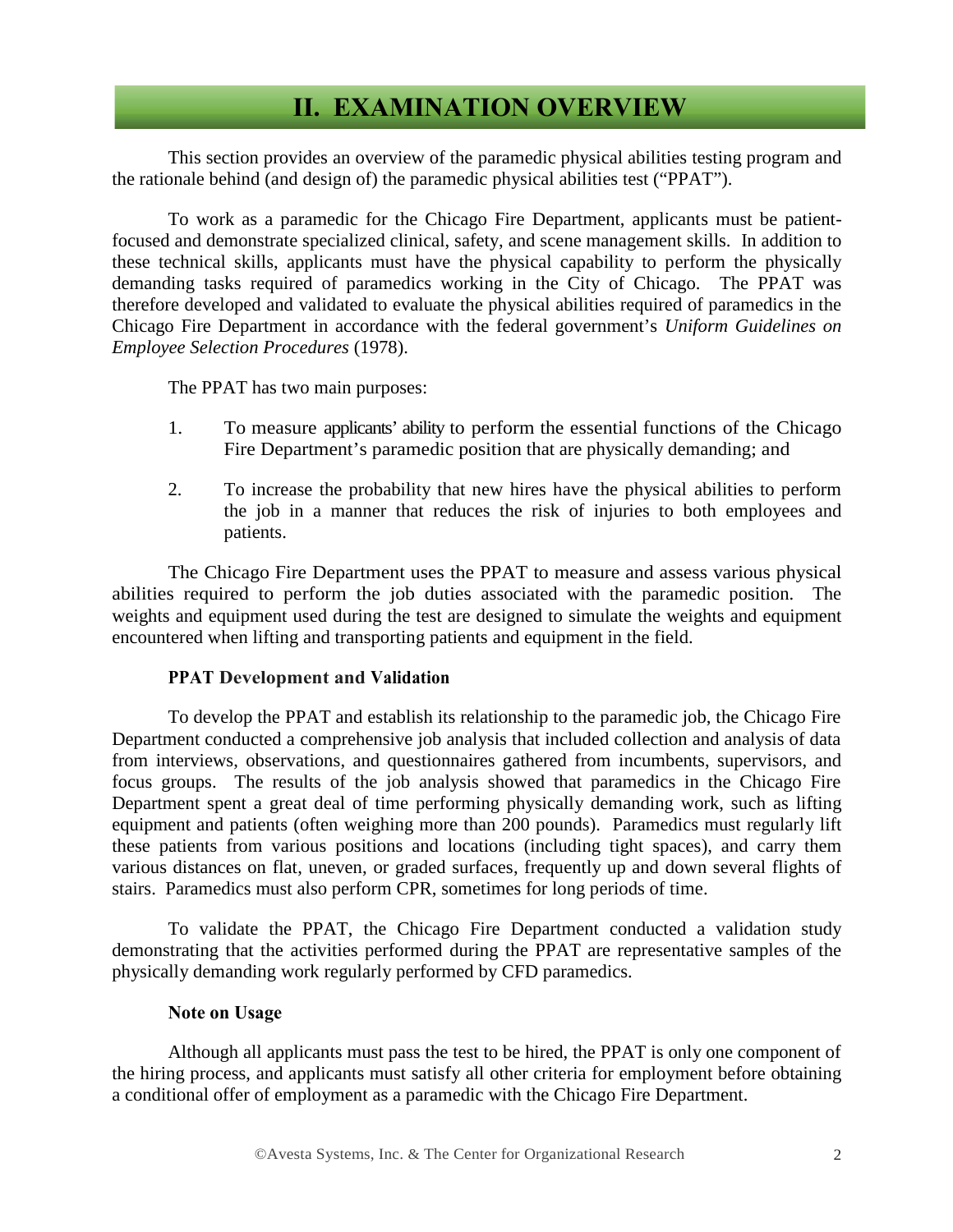#### **PPAT Format**

Approximately 10-12 weeks before the "official" administration of the PPAT, the Chicago Fire Department will invite eligible paramedic applicants to participate in an "orientation" PPAT, which will be scheduled approximately 8 weeks before the "official" administration of the test. At the orientation session, applicants will see the PPAT stations, receive a detailed explanation of the ten (10) events that comprise the PPAT, and enjoy the opportunity to ask questions of test administrators. In addition, applicants may elect to participate in a practice administration of the PPAT under actual testing conditions. A passing result on the "orientation" PPAT will count as an "official" passing score for employment and hiring purposes. In other words, paramedic applicants who successfully complete the PPAT during the orientation session do not need to return for the "official" administration of the test. Applicants who do not pass the "orientation" PPAT still have the opportunity to challenge the exam at the "official" administration of the test approximately 8 weeks later.

#### **Standardization**

The PPAT is given under standardized conditions, meaning that test administrators follow the same instructions and procedures for each administration of the test so that there are no variances in testing practices from applicant to applicant or over time.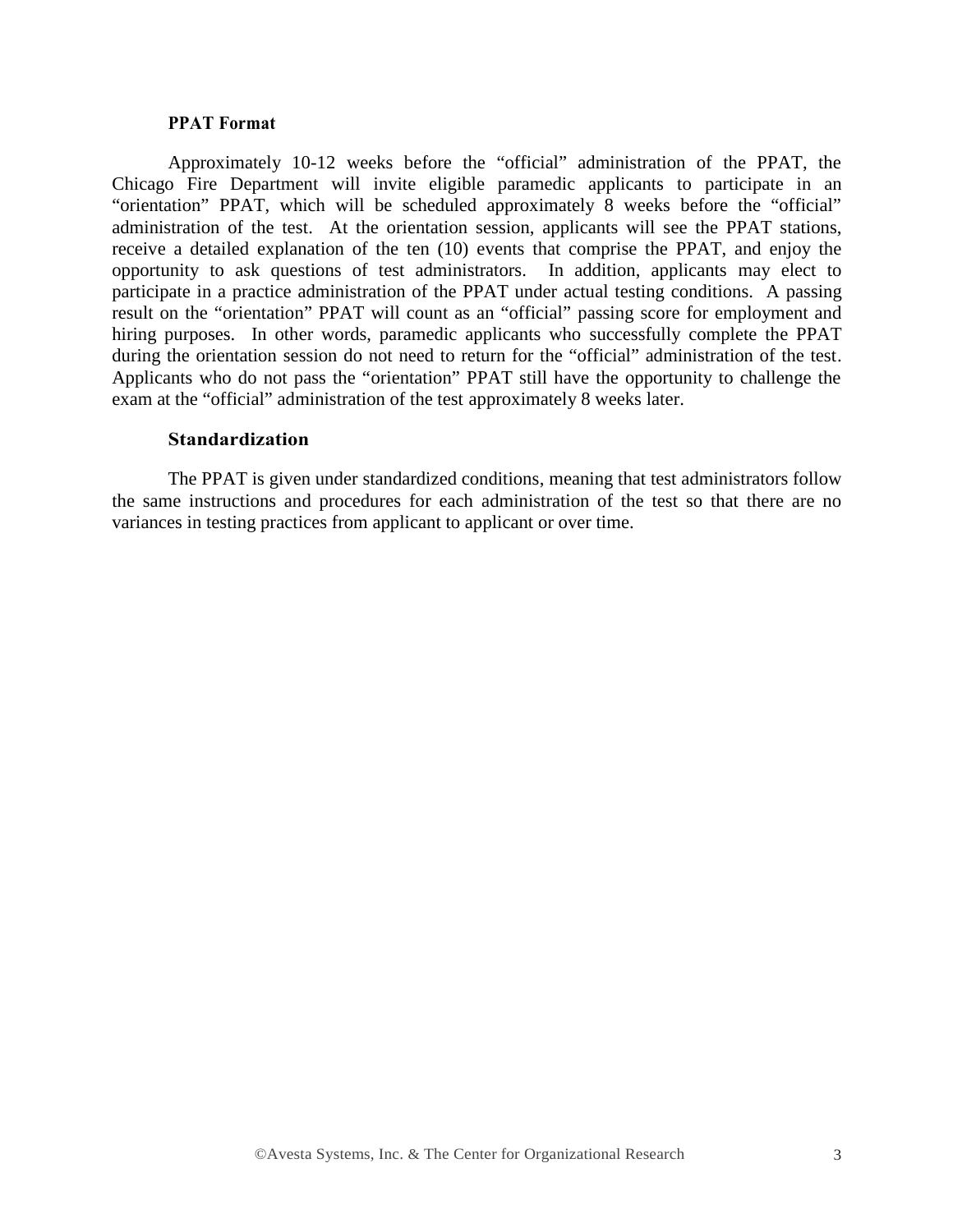# **III. PRIOR TO THE TEST**

This section describes the steps applicants should take in advance of either an "orientation" or an "official" administration of the PPAT.

### **Readthis Manual Carefully**

Carefully read and review the information contained in this applicant manual. If you have questions or concerns regarding the PPAT, please direct them to either the Chicago Fire Department at (312) 746-6920, or to test administrators on the day of your "orientation" PPAT.

### **Watch the Informational Video**

Prior to participating in any administration of the PPAT ("orientation" or "official"), applicants should watch the informational video on the PPAT created for CFD paramedic applicants (available under the "Supporting Information" tab at www.cityofchicago.org/fire), which describes and demonstrates the component events of the PPAT. Applicants may wish to watch the video several times, making notes on procedures and then asking questions of Chicago Fire Department personnel or test administrators in advance of the PPAT.

#### **Consider an Individualized Physical Fitness Training Program**

The PPAT is a rigorous pre-employment physical abilities test. Although many individuals seeking a position as a paramedic with the Chicago Fire Department may be in good physical condition, all applicants are strongly encouraged to pursue an individualized workout and training program that will prepare them for the PPAT – which requires endurance, stamina, flexibility, mobility, and strength (upper and lower body). Indeed, even well-conditioned applicants may not be ready for the specific physical demands imposed by the PPAT, so training and preparation are potential ways to improve an applicant's chances of passing the test.

Because each applicant's body and physical condition are unique, neither Avesta nor the Chicago Fire Department can recommend or endorse any specific training program. Moreover, there is no physical training regimen that will guarantee or ensure an applicant passes the PPAT.

Nevertheless, if an applicant wishes to participate in a training regimen, he or she should start with a visit to his or her primary care physician, who will determine if the applicant is healthy enough to begin an exercise program to prepare for the PPAT. Once the primary care physician has determined the applicant is able to engage in rigorous physical activity, he or she should investigate an appropriate course of physician-approved training well in advance of the PPAT.

For informational purposes only (and not as an endorsement or adoption of any specific training regimen associated with the PPAT), applicants are welcome to review the publicly available training materials created by other organizations that have developed pre-employment physical abilities tests (many of which are available online). *See, merely by way of example,* http://firedepartmenthiring.com/wp-content/uploads/2014/09/CPAT-Preparation-Guide.pdf. However, applicants should be aware that exercises or activities recommended by these or other sources might not necessarily improve an applicant's chances of passing the PPAT (although this is certainly the hope).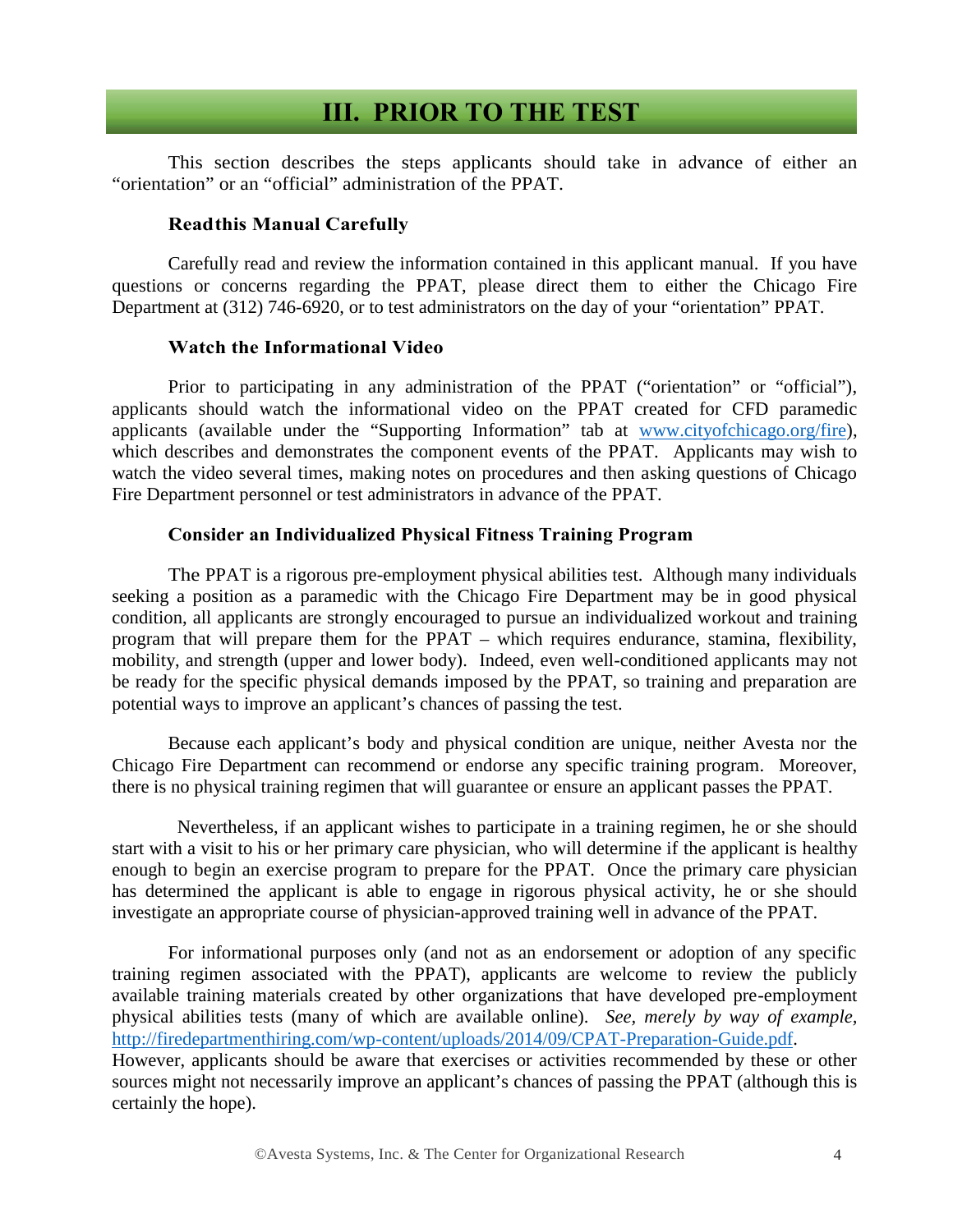# **IV. ON THE DAY OF THE TEST**

This section describes the events that will occur on the day of either an "orientation" or an "official" administration of the PPAT. Regardless of which PPAT the Chicago Fire Department is conducting, applicants should pay close attention to the instructions of both test administrators and CFD personnel on the day of the exam, and should not hesitate to ask questions when prompted to do so.

### **Reporting for the PPAT**

The Chicago Fire Department will alert applicants in writing of the location, date, and time of the administration(s) of the PPAT they are to attend. Notices will be mailed to applicants approximately 2-4 weeks in advance of an "orientation" PPAT, and approximately 8 weeks in advance of the subsequent administration of an "official" PPAT. Applicants will be directed to report to the testing facility at either 8:00 a.m. or 1:00 p.m. on the day of the exam, and will be part of a group of approximately 15-20 individuals invited to take the PPAT during that particular testing session. For any administration of the PPAT, applicants should arrive at the testing facility wearing comfortable workout clothing and proper athletic footwear.

### **Checking In**

Upon arrival at the testing facility, applicants will be directed to a waiting area in which they will check in with CFD personnel and remain until further instructed. At the time of check-in, applicants will be required to present a valid (*i.e.*, non-expired) driver's license, which is required to work as a paramedic for the Chicago Fire Department. A valid (*i.e.*, non expired) driver's license is the *only* form of identification sufficient to check in and participate in the PPAT. No other forms of identification will be accepted.

In addition to a valid (*i.e.*, non-expired) driver's license, applicants should also bring a medical waiver form for participating in the PPAT if this document has not already been submitted to the Chicago Fire Department.

### **Waiting to Test and Waiting for Dismissal**

Applicants will participate in the PPAT in the order in which they check in. After testing, an applicant will return to the applicant waiting area and remain there until all individuals in his or her group are finished testing, at which point CFD personnel will dismiss all members of the group from the testing facility at the same time.

The entire testing process is likely to take about four (4) hours. Once preliminary instructions from the test administrators begin, applicants are not permitted to leave the applicant waiting area (other than to test) until they are dismissed (as a group) by CFD personnel. Leaving the waiting area or the testing facility without authority or permission will result in failure of the PPAT.

### **Warming Up**

Warm-up routines are not part of the PPAT, but applicants will have at least fifteen (15) minutes to perform a warm-up routine of their choice (*e.g.*, stretching, aerobic activity, etc.) in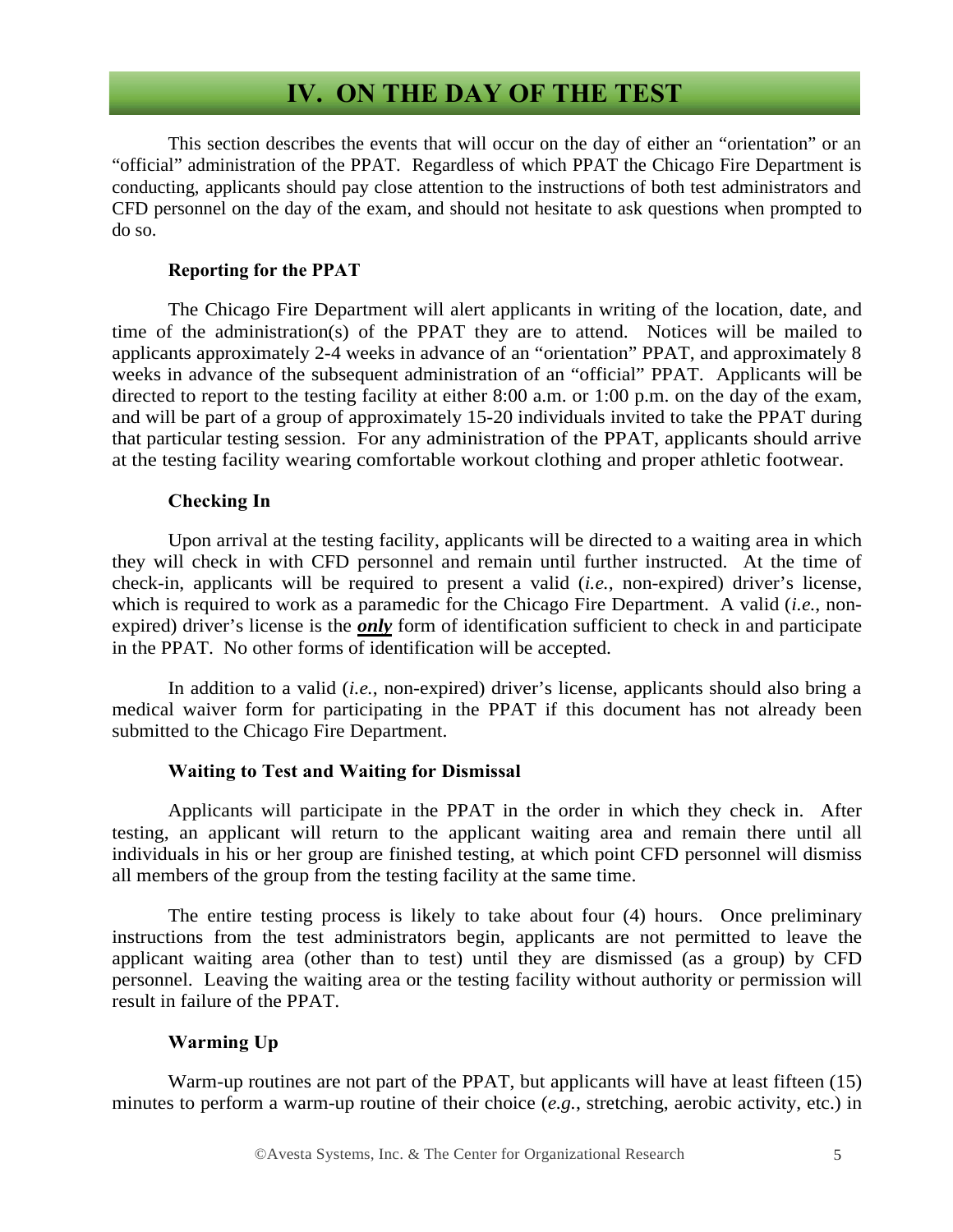the applicant waiting area before they begin the PPAT. All warm-up routines should be completed before applicants report to the testing area (individually) for their "orientation" or "official" PPAT.

Applicants should use whatever warm-up routine works best for them. Those applicants who need more than fifteen (15) minutes to warm up are welcome to report to the testing facility early to begin these routines (although applicant check-in will not begin until the time specified by CFD – *i.e.*, either 8:00 a.m. or 1:00 p.m.). In addition, because applicants participate in the PPAT one-at-a-time, the amount of time between warm-up and testing will vary for each applicant. The last applicant tested will have a considerably longer period of time between his or her warm-up and the actual time of testing than the first applicant tested. Accordingly, applicants waiting to test are welcome to continue warming up in the applicant waiting area to address this concern.

### **Touring the Testing Area During an "Orientation" PPAT**

As distinguished from an "official" administration of the PPAT, an "orientation" PPAT (conducted approximately 8 weeks earlier) includes a component in which test administrators will walk smaller groups of no more than fifteen (15) applicants through the ten (10) events of the PPAT, demonstrating the events and reading detailed instructions that contain specific, step-by-step information about how to perform each event. During these walkthroughs, test administrators will demonstrate proper technique, and applicants are invited to ask any questions they might have of test administrators. This familiarization process before the "orientation" PPAT serves as an introduction to the PPAT for applicants who are unfamiliar with the testing process.

As noted above in Section II, once the group walkthroughs are completed, applicants may elect to participate in a practice (individual) administration of the PPAT under actual testing conditions. A passing result on the "orientation" PPAT will count as an "official" passing score for employment and hiring purposes. In other words, paramedic applicants who successfully complete the PPAT during the orientation session do not need to return for the "official" administration of the test. Applicants who do not pass the "orientation" PPAT still have the opportunity to challenge the exam at the "official" administration of the test approximately 8 weeks later.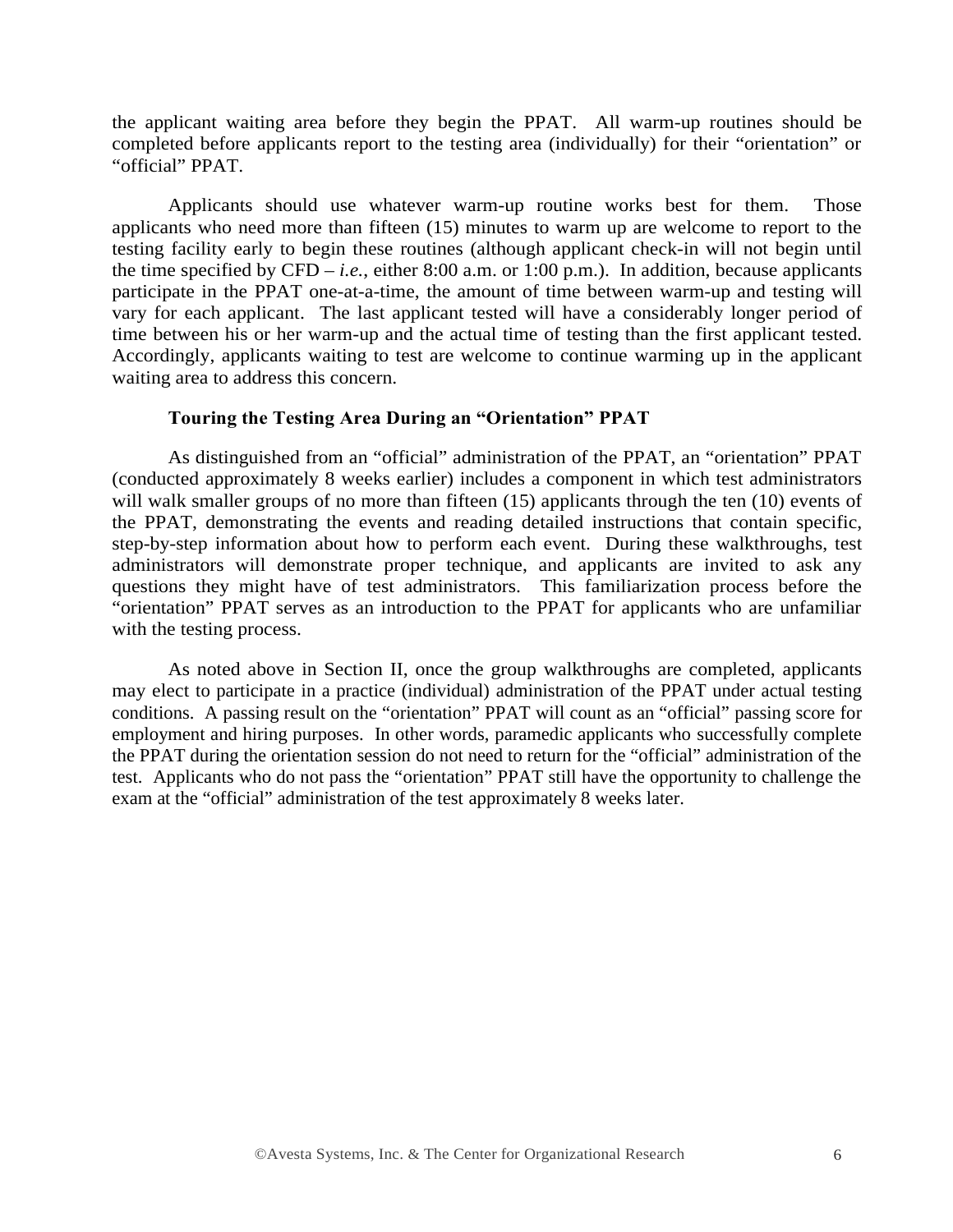# **V. DESCRIPTION OF THE PPAT**

The PPAT consists of ten (10) events held at six (6) stations around the room. Figure A below shows the six (6) stations, the event(s) held at each station, and the distances between stations. Following Figure A is a detailed description of each of the ten (10) events that comprise the PPAT, although applicants are again encouraged to watch the informational video on the PPAT (available under the "Supporting Information" tab at www.cityofchicago.org/fire) for further depiction and demonstration of the component events of the PPAT.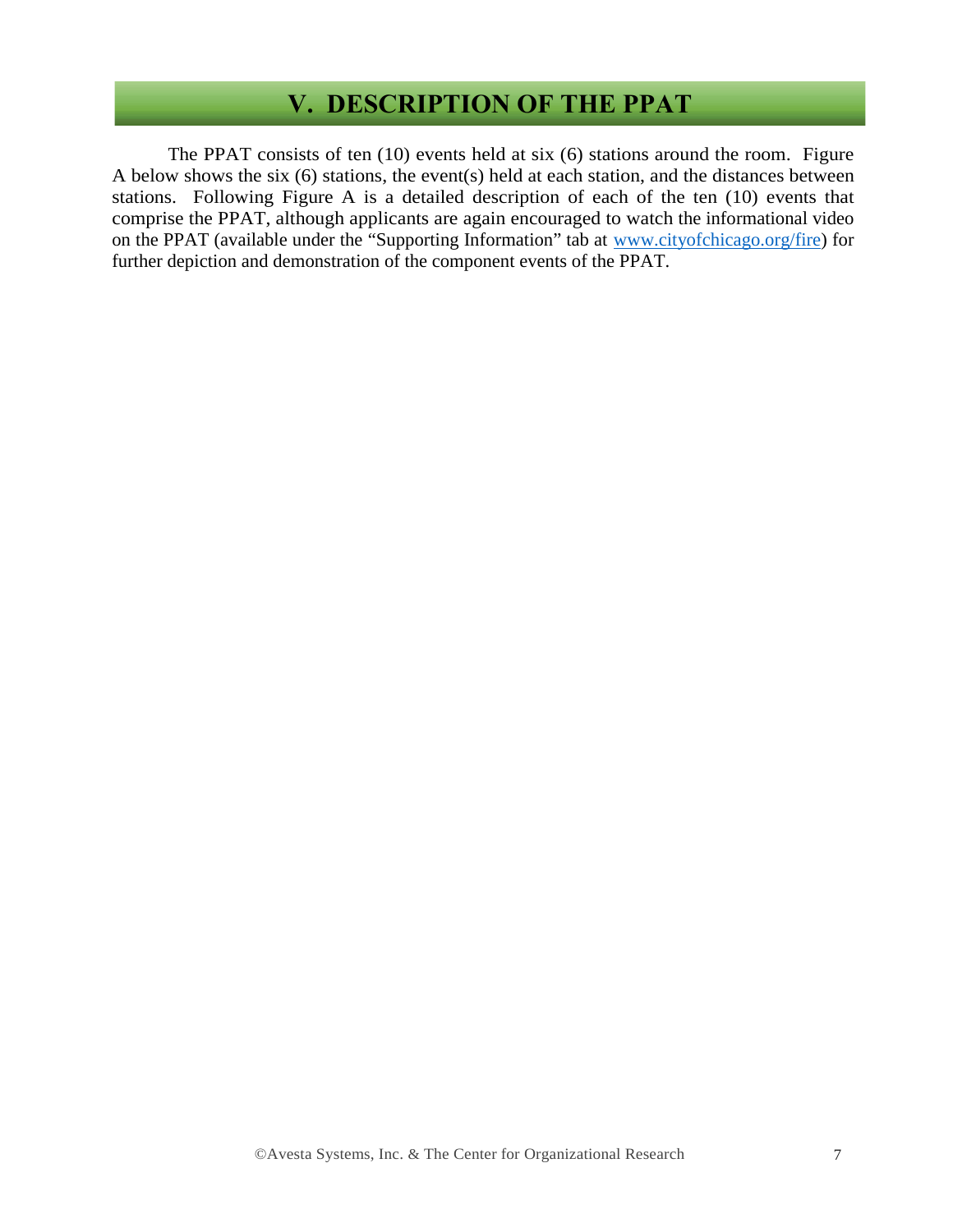# **Figure A**

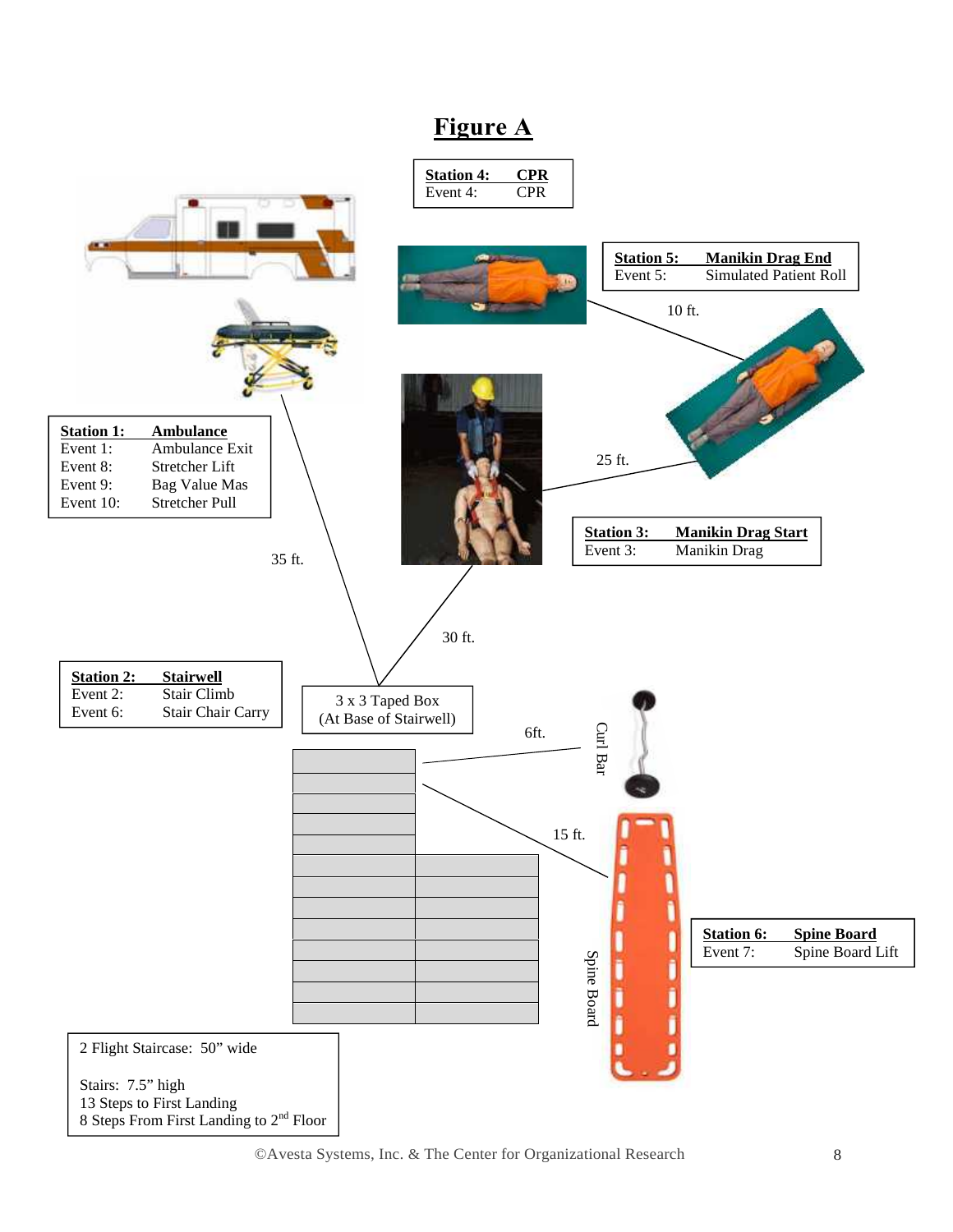Described below is information on each of the six (6) stations and each of the ten (10) events that comprise the PPAT. Please refer to Figure A above and the informational video on the PPAT for assistance in following the sequence of activities you will be required to perform:

#### **Station 1: Ambulance**

The PPAT begins and ends with events at Station 1, which is the ambulance. The ambulance used for the PPAT has a rear-door (lower-sill) height of 30.5 inches from the ground. When the test begins with Event 1 at Station 1, the manual lift stretcher will already be outside the rear of the ambulance (the doors of which are open) and secured with the safety latch. A manikin weighing 150 pounds will be secured to the stretcher. In addition, a gear bag weighing 24 pounds and a heart monitor weighing 22 pounds will also be on the stretcher (although not secured to it). There will be no shoulder straps on these pieces of equipment.

For Event 1, applicants begin the PPAT while sitting in an ambulance with their seatbelts fastened and the door closed. When the signal is given to begin the PPAT, the applicant releases the seatbelt, exits the ambulance, and walks to the stretcher behind the ambulance to pick up the gear bag and the heart monitor, one in each hand.

### **Station 2: Stairwell**

Station 2 is the stairwell, in which several events take place. The stairwell will be at least 50 inches wide, with two flights of stairs measuring 7.5 inches high per step. The first flight consists of thirteen (13) steps, ascending to a landing that is 8 feet long and 5 feet wide. The second flight consists of eight (8) steps, ascending to a landing that is 8 feet long and 5 feet wide. At the base of the staircase will be a taped square box on the floor two (2) feet out from the bottom step and three (3) feet by three (3) feet in size.

For Event 2, the applicant walks 35 feet to Station 2 (from Station 1), carrying the heart monitor and the gear bag to the base of the staircase. The applicant climbs the two flights of stairs. At the second landing, the applicant completes a right knee lunge, placing his or her right knee on the floor, after which the applicant then turns around and proceeds back down the two flights of stairs.

Upon reaching the ground and facing the same direction (*i.e.*, away from the stairwell), the applicant squats to set the equipment on the floor, releases the equipment, and stands up. The applicant then turns around facing the stairwell (to switch hands), squats, and picks up the equipment again (both pieces). The applicant then climbs the two flights of stairs again. At the second landing, the applicant completes a left knee lunge, placing the left knee on the floor, after which the applicant then turns around and proceeds back down the two flights of stairs.

Upon reaching the ground floor, the applicant squats, sets the equipment on the floor, releases the equipment, and stands up.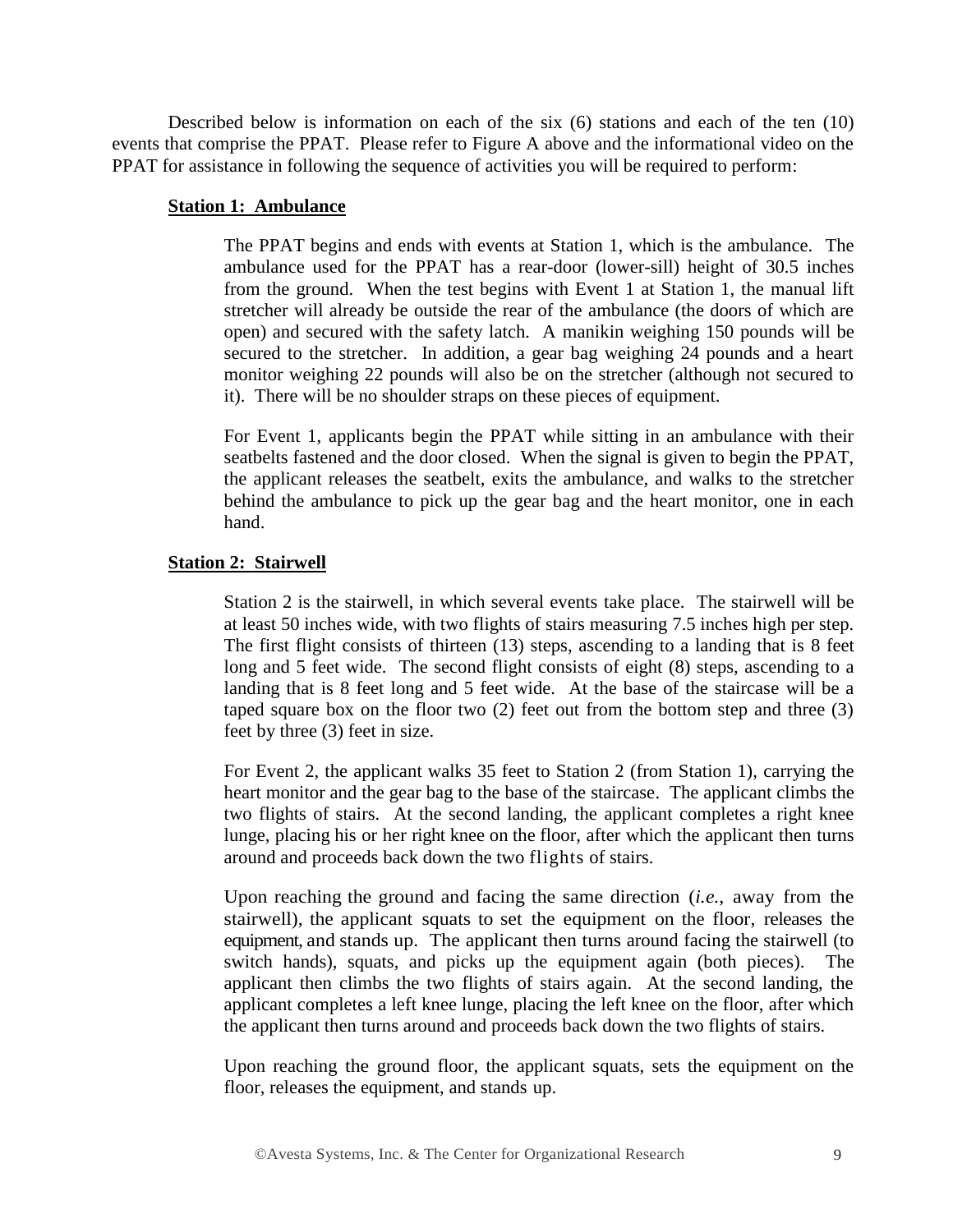At this point, a second test administrator steps in to assist as a spotter. The spotting test administrator starts a metronome set to 96 beats per minute, which the applicant will be able to hear during this portion of the test.

The applicant turns around facing the stairwell (to switch hands) and squats to pick up the equipment again (both pieces). The applicant (still holding the equipment) climbs the two flights of stairs and comes back down to the taped box, stepping in time to the metronome (or faster, if desired). Finally, the applicant squats in the taped box and sets the equipment on the floor (leaving it there to proceed to the next event).

#### **Station 3: Manikin Drag Starting Point**

Station 3 is the starting point for the manikin drag. The station will have a transfer tarp laid out with a 165-pound manikin lying face-up on top.

For Event 3, the applicant leaves the stairwell and walks 30 feet to Station 3. Standing at the edge of the transfer tarp closest to the head of the manikin, the applicant squats to grasp the handles on the tarp, stands up, and walks backwards, dragging the tarp and the manikin completely past a cone marker 25 feet away.

#### **Station 4: CPR Manikin Location**

Station 4 is the CPR administration area, where a manikin with a CPR rate and depth feedback device will be lying face-up on the ground.

For Event 4, the applicant leaves the cone marker at the end of the Manikin Drag and walks 10 feet to Station 4. The applicant kneels on the ground next to the CPR manikin, places his/her hands in the appropriate position on the rate and depth feedback device, and performs CPR for four (4) minutes at a rate of 100 compressions per minute and a depth of two (2) inches.

#### **Station 5: Manikin Drag Ending Point**

Station 5 is the point by the cone marker where the Manikin Drag ended.

After Event 4 (four minutes of CPR), the applicant walks 10 feet back to the cone marker where the Manikin Drag ended for Event 5. The applicant kneels down, raises one arm of the manikin to facilitate the roll, rolls the manikin completely onto its side towards the applicant, and holds it there for five (5) seconds. The applicant is not allowed to push the manikin – it must be rolled. When five  $(5)$  seconds have passed, the applicant then returns the manikin to its face up position by rolling the manikin down from its side to its back (*i.e.*, returning it to the face-up position).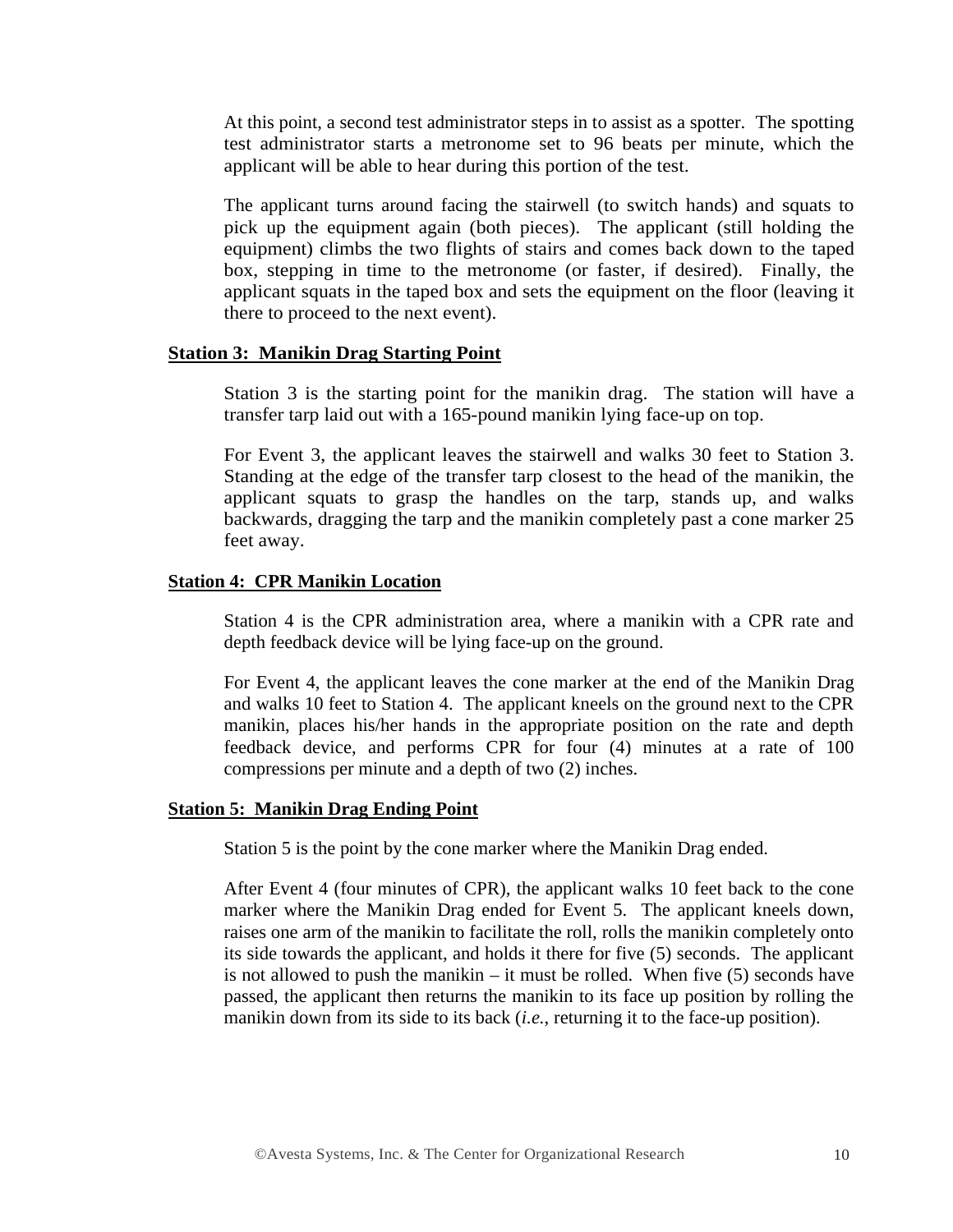### **(Return to Station 2: Stairwell)**

Event 6 occurs back at Station 2 (the stairwell). A curl bar with 75 pounds of weight tightly secured should will be placed on the ground at least six (6) feet from the base of the staircase. The curl bar will have two grip marks indicated by tape that are each nine (9) inches from the center of the bar (*i.e.*, 18 inches apart).

The applicant walks 55 feet from Station 5 back to Station 2 (the stairwell) to complete Event 6 (the Simulated Stair Chair Carry). The applicant picks up the 75 pound curl bar with one hand on each taped mark, using a palm-up grip. The applicant then carries the bar and moves to the base of the stairs, facing away from the stairs. With the first and second test administrators serving as spotters (one test administrator in front of the applicant and one test administrator behind the applicant as the event proceeds), the applicant walks backwards, carrying the bar up the first flight of stairs (13 steps). At the landing, the applicant turns around and walks backwards, carrying the bar down the flight of stairs (13 steps) to the bottom. The applicant then walks to the location where the curl bar was originally placed and puts it gently back on the ground.

## **Station 6: Spine Board Location**

Station 6 is the location of a spine board that is placed on the ground fifteen (15) feet from the base of the staircase. One hundred twenty (120) pounds of weight will be securely fastened to the spine board at the torso/head position, with the other end of the spine board placed against a wall.

For Event 7, the applicant walks 15 feet from the stairwell to Station 6 to complete the Spine Board Lift. The applicant squats to grasp the weighted (head) end of the spine board and lifts, rising to a standing position with arms extended. The applicant holds the board in place for five (5) seconds, and then gently returns it to the floor.

## **(Return to Station 1: Ambulance)**

The final three test events (Events 8, 9, and 10) all take place at Station 1 (the ambulance). As noted above, the manual lift stretcher will already be outside of and behind the ambulance with the safety latch engaged. Only the manikin weighing 150 pounds will still be on the stretcher. You will recall that the gear bag and heart monitor that were originally located on the stretcher were removed during Event 1.

For Event 8, the applicant walks 50 feet back to Station 1 (from Station 6) and grasps the end of the stretcher furthest from the ambulance, lifting that end of the stretcher off the ground. The test administrator will then retract the carriage of the stretcher until it locks, at which point the applicant holds the stretcher aloft for five (5) seconds. When the test administrator gives the signal, the applicant pushes the stretcher into the ambulance and secures it.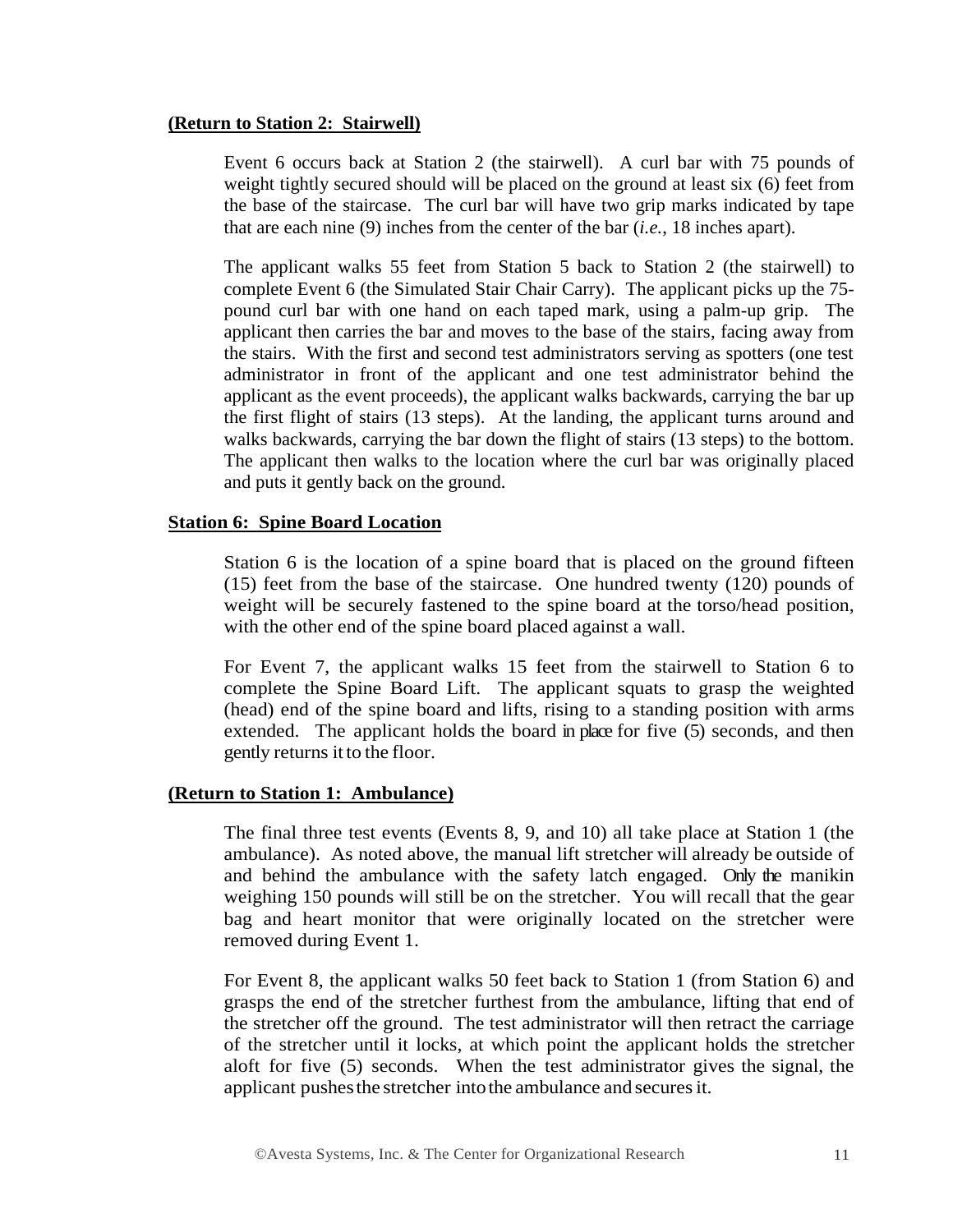For Event 9, the applicant enters the ambulance from the rear door and connects the 340(L) oxygen tank to the regulator. The applicant removes the bag valve mask ("BVM") from its bag and secures it (using 84 inches of 2.0 millimeter plastic tubing) to the regulator and oxygen tank. The applicant then places the BVM on the face of the manikin (which is still on the stretcher) and squeezes the BVM to simulate providing five (5) breaths. After five (5) breaths, the applicant turns off the regulator and places the BVM and oxygen tank on the bench seat of the ambulance.

For Event 10, the applicant exits the ambulance through the rear door, returns to the foot of the stretcher, squeezes the handle to release the stretcher, and pulls it out of the ambulance until it catches on the safety stop. The applicant then holds the stretcher for five (5) seconds, after which the test administrator releases and locks the carriage. When the test administrator gives the signal, the applicant lowers the carriage to the floor. When the wheels of the stretcher touch the ground, the clock stops and the PPAT is finished.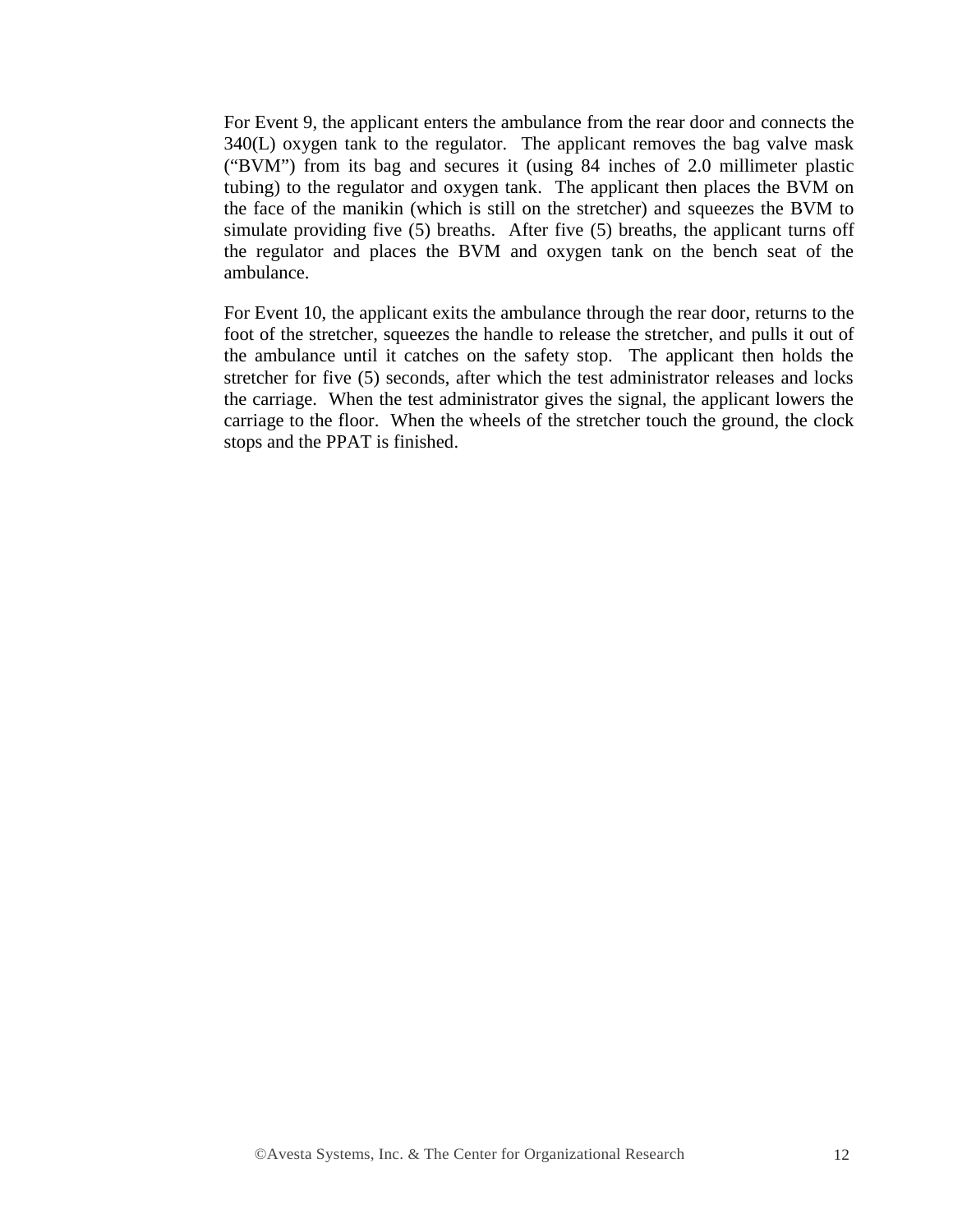# **VI. ADMINISTRATION OF THE PPAT**

During either an "orientation" or an "official" administration of the PPAT, Chicago Fire Department personnel will escort individual applicants to and from the testing area, although no CFD employee or other employee of the City of Chicago will be present in the testing area while an applicant is participating in the PPAT. Instead, independent test administrators will time, monitor, and score the PPAT, moving with the applicant to the various stations around the room and providing standardized instructions as the test proceeds.

### **Scoring the PPAT**

The PPAT consists of ten (10) events, but is timed as one aggregate event. Applicants have twelve (12) minutes to complete the entire test (all ten events). An applicant can take as long as he or she wishes to complete any individual event (except for the four-minute CPR event), but failure to complete the whole test within twelve (12) minutes results in failure of the PPAT.

### **Completing the PPAT**

If an applicant fails to properly complete any single test event, the applicant fails the entire PPAT. During an "official" administration of the PPAT, the test administrator will not allow the applicant to continue past the event he or she is unable to complete. However, during an "orientation" PPAT, the test administrator will allow an applicant who cannot complete an event to move on to the next event. This is because one of the main purposes of the "orientation" PPAT is to enable applicants to gain knowledge of the equipment and physical activities associated with all test events in the PPAT.

Similarly, if an applicant exceeds the allotted time of twelve (12) minutes during an "official" administration of the PPAT, the test administrator will stop the exam, unless the applicant is in the process of completing the final event (in which case the applicant will be allowed to finish). However, during an "orientation" PPAT, the test administrator will allow the applicant to attempt and complete all ten (10) events, even if the allotted time of twelve (12) minutes is exceeded. Again, this is because one of the main purposes of the "orientation" PPAT is to enable applicants to gain knowledge of the equipment and physical activities associated with all test events in the PPAT.

## **Failing the PPAT**

Applicants may not run at any point during the administration of the PPAT. Applicants may walk quickly between events, but running during the PPAT is prohibited and will result in failure of the test.

In addition to running, not properly completing a test event, or taking more than twelve (12) minutes to complete the entire PPAT, there are a number of other situations that may lead to failure of the PPAT, including: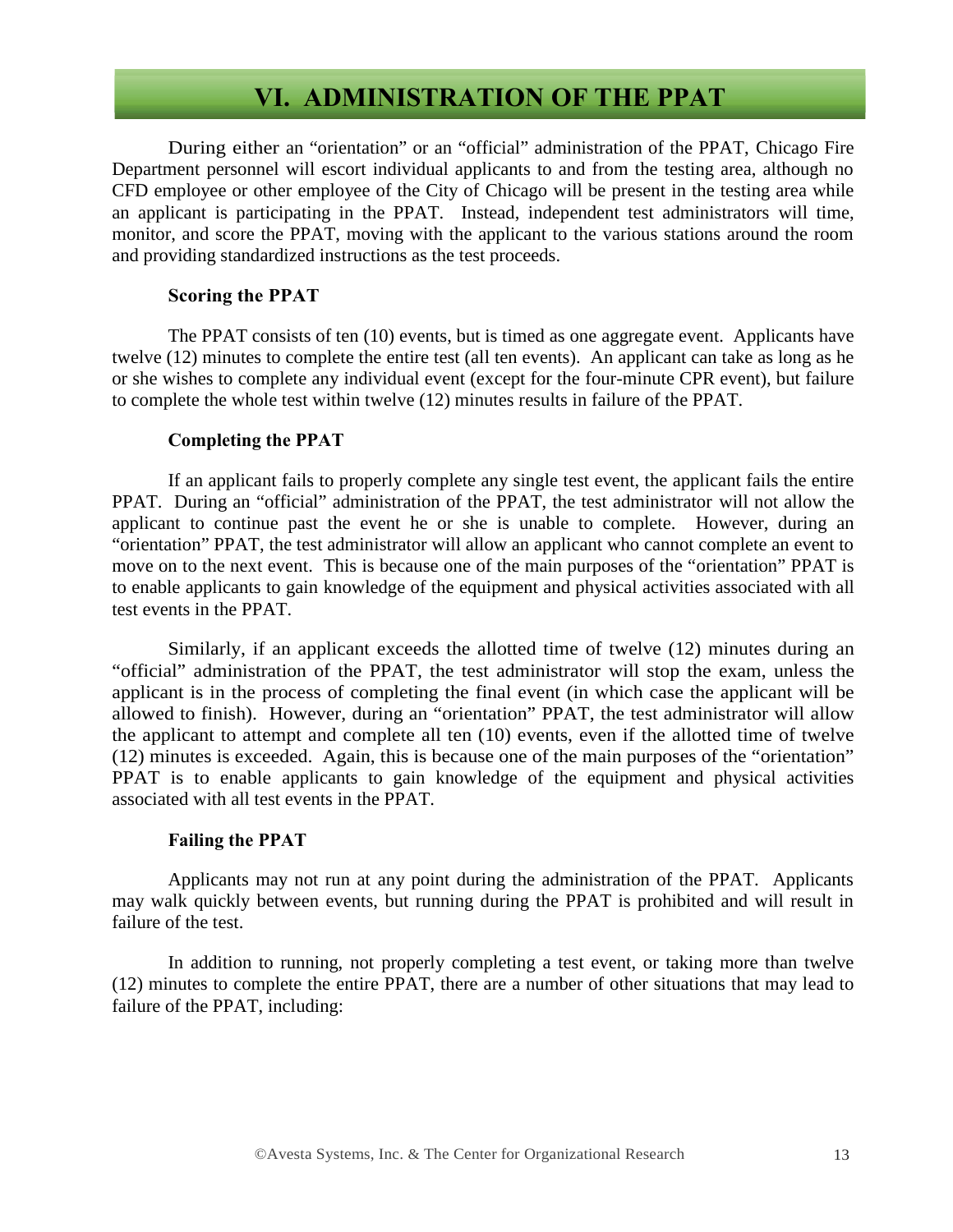- The judgment of a test administrator that starting or continuing the PPAT would result in injury or health risk to the applicant;
- The judgment of a test administrator that an applicant is in pain or injured;
- The judgment of a test administrator that an applicant is behaving as if he or she is intoxicated or under the influence of drugs;
- An applicant's inability to understand instructions;
- An applicant's unwillingness to follow instructions;
- An applicant's refusal to comply with corrective instructions;
- An applicant's performance of activities in an unsafe manner;
- An applicant's failure to cease and desist performing activities in an unsafe manner upon request;
- Unprofessional language or behavior; or
- Any other scenario in which the judgment of a test administrator suggests that an applicant may be in jeopardy of injury or health risk.

Test administrators will remain vigilant and alert for any of the above, and will end the PPAT upon identifying a situation that may lead to an injury or a health or safety risk.

Finally, applicants may also voluntarily withdraw from the PPAT at any time. However, voluntary withdrawal results in failure of the test.

## **Passing the PPAT**

For both an "orientation" and an "official" administration of the PPAT, the Chicago Fire Department will inform applicants of their individual test results in writing on a later date. Accordingly, test administrators are prohibited from giving applicants any information regarding PPAT results at any time. This means that test administrators are not allowed to tell applicants either the total time taken on the exam or the results of the exam (*i.e.*, pass or fail). Applicants should therefore avoid asking for this information from test administrators at the conclusion of the PPAT, as only the Chicago Fire Department is empowered to communicate information regarding individual applicant results (and will do so in writing on a date following the PPAT).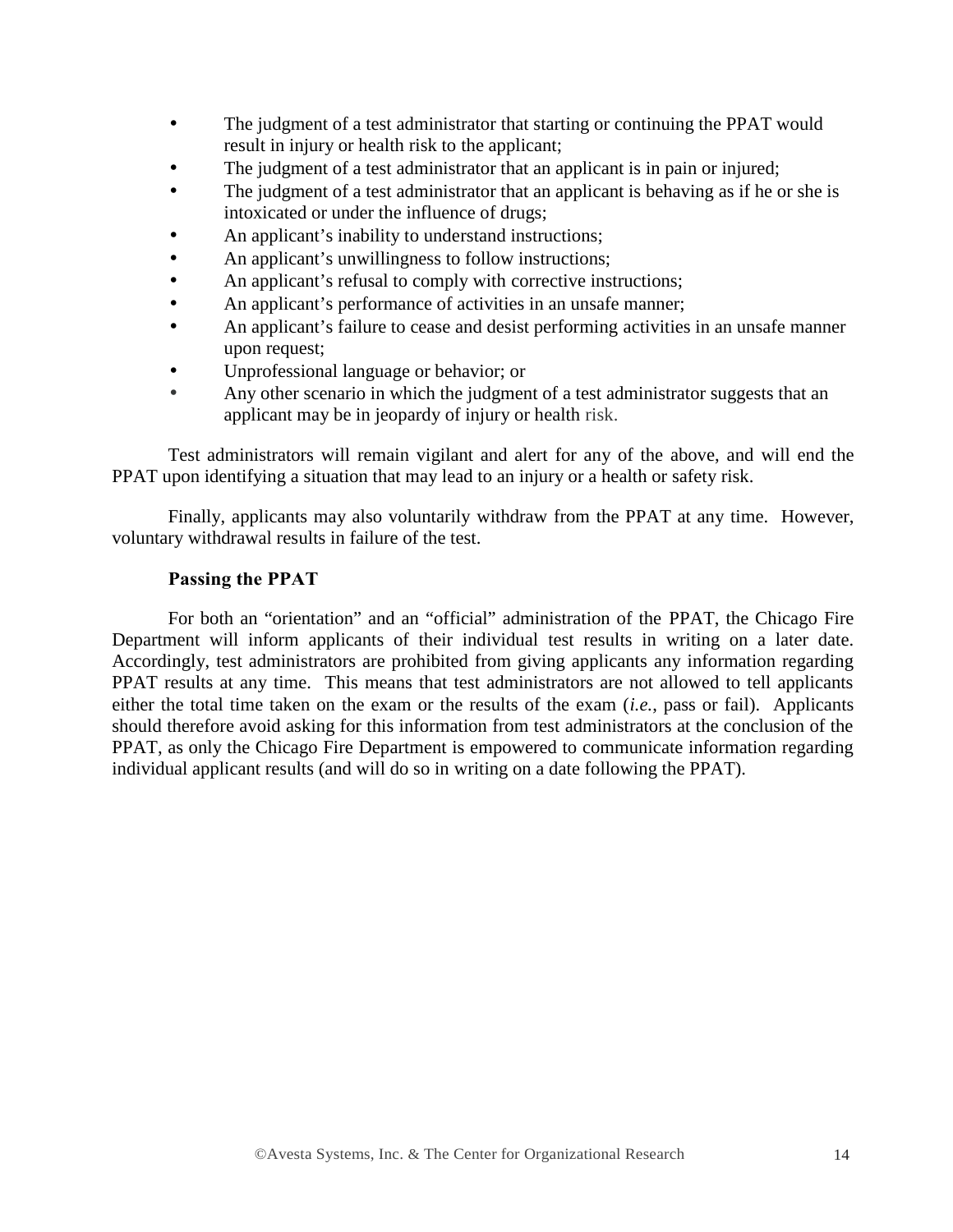# **VIII. FREQUENTLY ASKED QUESTIONS**

The following are questions frequently asked by applicants regarding the PPAT:

Frequently Asked Questions ("FAQs"):

- Q: How will I know where and when the Chicago Fire Department is holding the PPAT?
- **A: The Chicago Fire Department will inform you in writing of the date, time, and location of both the "orientation" and the "official" PPAT.**
- Q: What should I bring with me to the PPAT?
- **A: You need to bring a valid (***i.e.***, non-expired) driver's license with you to check in with CFD personnel prior to participating in the PPAT. You should also bring a medical waiver form for participating in the PPAT if this document has not already been submitted to CFD.**
- Q: Are any other forms of identification acceptable?
- **A: No. Only a valid (***i.e.***, non-expired) driver's license is an acceptable form of identification for the purposes of taking the PPAT. This is because you must have a valid (***i.e.***, non-expired) driver's license to work as a paramedic for the Chicago Fire Department.**
- Q: What should I wear to take the PPAT?
- **A: You should wear comfortable workout clothing and proper athletic footwear to participate in the PPAT.**
- Q: Approximately how long will the entire testing process take?
- **A: The testing process will likely take about four (4) hours. You will be directed to report to the testing facility at either 8:00 a.m. or 1:00 p.m., and will be among of a group of approximately 15-20 individuals invited to take the PPAT during that particular testing session. Although applicants will participate in the PPAT in the order in which they check in, applicants must then remain in the applicant waiting area until all individuals in their group have finished testing, at which point CFD personnel will dismiss all members of the group at the same time.**
- Q: Can I leave the testing facility once testing begins?
- **A: Once you check in, you cannot leave the testing facility until you are dismissed with the other members of your group by CFD personnel. Leaving the testing facility without authority or permission will result in failure of the PPAT.**
- Q: May I use gloves, a kneeling pad, or my own stopwatch during the PPAT?
- **A: You may not use gloves, a kneeling pad, your own stopwatch, or any other equipment not provided by test administrators during the PPAT.**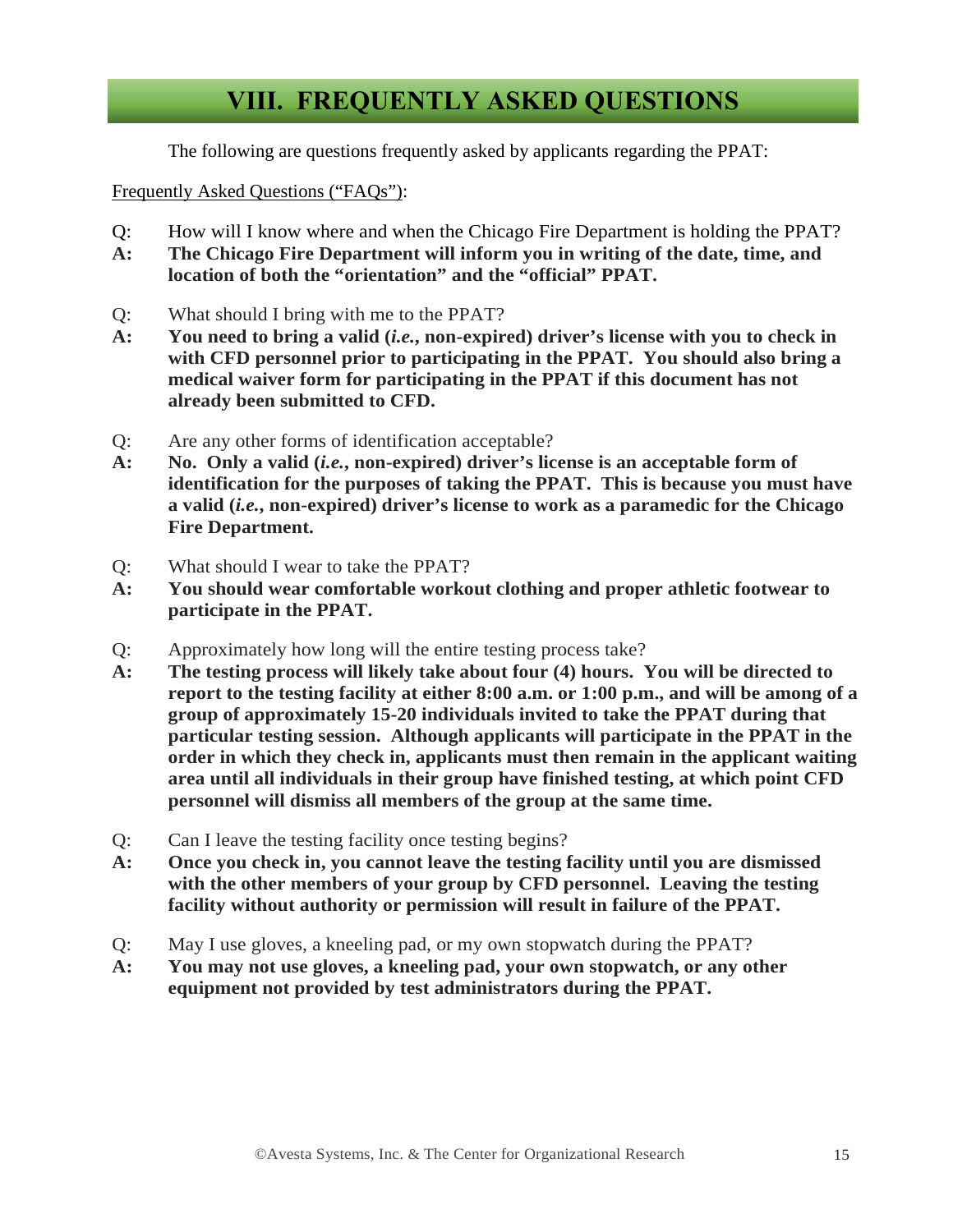- Q: Do I have to perform each event during the PPAT exactly as the test administrator instructs, or can I perform it in the way I usually do it?
- **A: You must perform each event exactly as instructed. For example, many paramedics use straps on equipment bags. There are no straps on the equipment bags in this test and you must carry them as directed by test administrators and as shown in the instructional video on the PPAT.**
- Q: How is the PPAT scored?
- **A: The PPAT is a pass/fail exam consisting of ten (10) pass/fail events that are timed as one aggregate event. Applicants have twelve (12) minutes to complete all ten (10) test events. Applicants may take as long as they wish to complete any single event (except the timed CPR event), but failure to complete the entire test within twelve (12) minutes results in failure of the PPAT.**
- Q: If I complete all of the events, how will I know whether I passed the PPAT?
- **A: Following the test, the Chicago Fire Department will inform you in writing whether you passed or failed the PPAT.**
- Q: Can the test administrator tell me my official time on the PPAT?
- **A: The test administrator is not permitted to reveal your official time on the PPAT.**
- Q: If I complete all of the events, can the test administrator tell me whether I passed the PPAT?
- **A: The test administrator is not permitted to reveal whether you passed or failed the PPAT.**
- Q: May I withdraw from the PPAT or stop the test once I have started?
- **A: You may voluntarily withdraw from the PPAT at any time, but withdrawing from or stopping the test results in failure of the PPAT.**
- Q: How will CFD receive my results on the PPAT?
- **A: The test administrator will provide your results (recorded on a standardized scoring sheet) to Chicago Fire Department personnel. CFD will then inform you in writing on a later date whether you passed or failed the PPAT.**
- Q: If I pass the PPAT, will the Chicago Fire Department automatically hire me as a paramedic?
- **A: Successful completion of the PPAT is not a guarantee or even an offer of employment. The PPAT is only one of the required steps in the selection process. Applicants for the paramedic position must satisfy all criteria for hire before receiving a conditional offer of employment from the Chicago Fire Department.**
- Q: Is there any consequence or penalty for failing the "orientation" PPAT?
- **A: There is no consequence or penalty for failing the "orientation" PPAT. Applicants who fail the "orientation" PPAT will be invited to return approximately eight (8) weeks later to participate in the "official" administration of the exam.**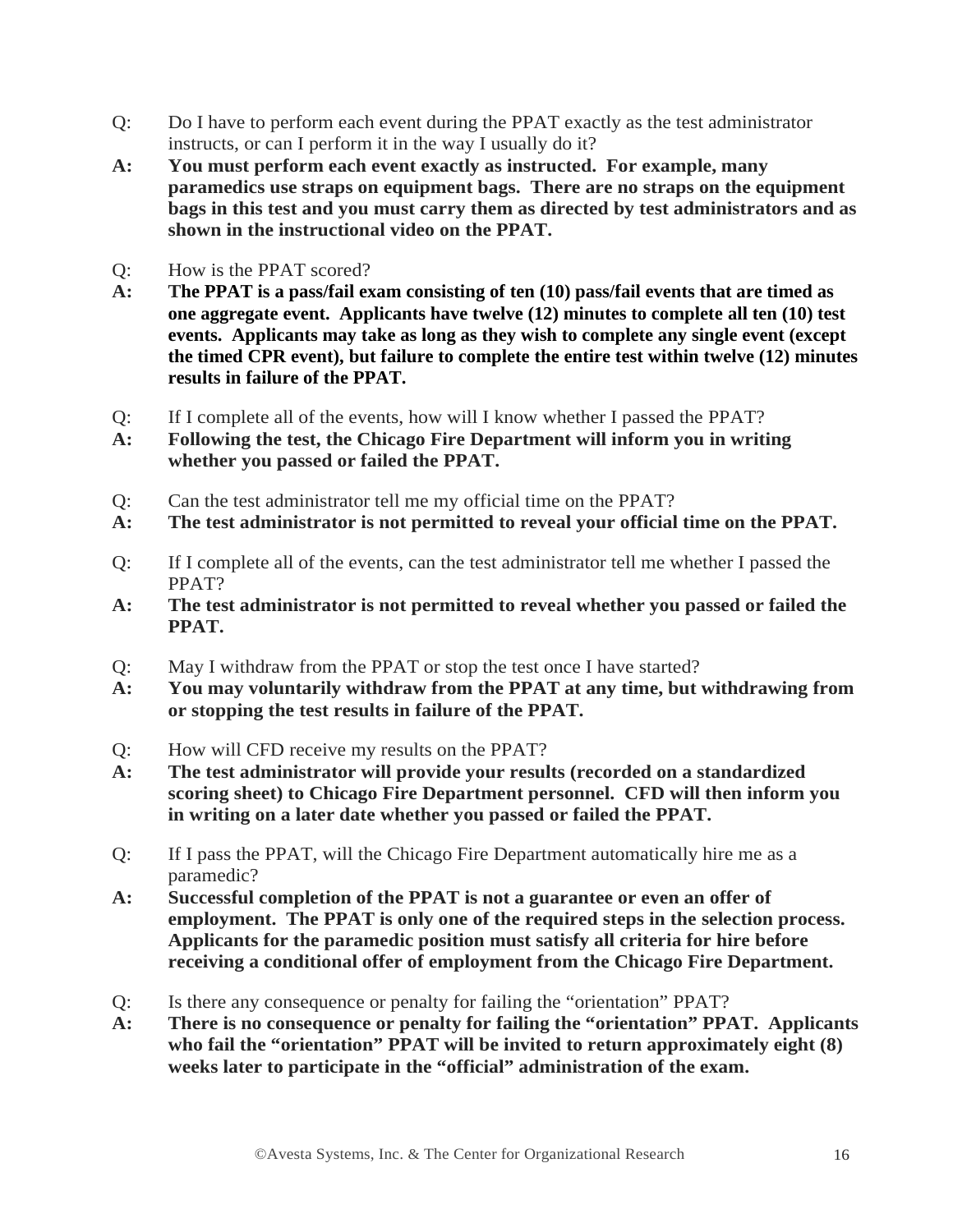- Q: What happens if I fail the "official" PPAT?
- **A: Applicants who fail the "official" PPAT are no longer eligible for employment as a paramedic with the Chicago Fire Department during the current hiring cycle.**
- Q: If I fail the "official" PPAT, can I reapply to become a CFD paramedic on a later date?
- **A: When there is a need to hire new paramedics, CFD selects applicants to take the PPAT from a randomized eligibility list onto which applicants previously placed themselves by indicating an interest in the paramedic position. If you fail the PPAT, you can apply to become a paramedic again only when CFD "opens" or creates a new eligibility list following the exhaustion of names on the current list.**
- Q: Will CFD or Avesta tell me how I can prepare or train for the PPAT?
- **A: Because each applicant's body and physical condition are unique, neither Avesta nor the Chicago Fire Department can recommend or endorse any specific training program that will guarantee that an applicant passes the PPAT. You should consult with your primary care physician before beginning any exercise routine or program.**

If you have questions or concerns that are not addressed above, please direct them to either the Chicago Fire Department at (312) 746-6920, or to test administrators on the day of the "orientation" PPAT.